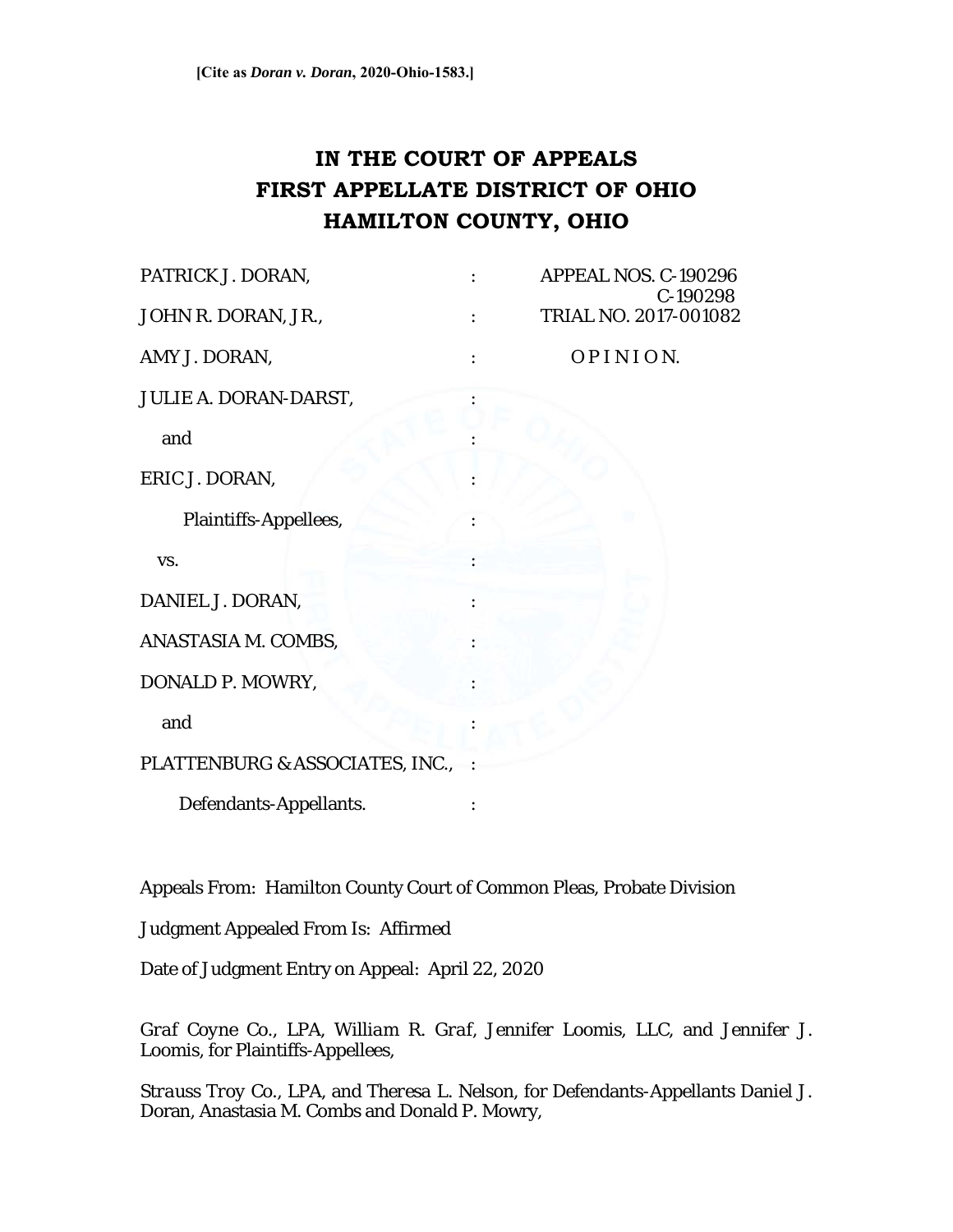*Rendigs, Fry, Kiely & Dennis, LLP*, and *Steven D. Hengehold*, for Defendant-Appellant Plattenburg & Associates, Inc.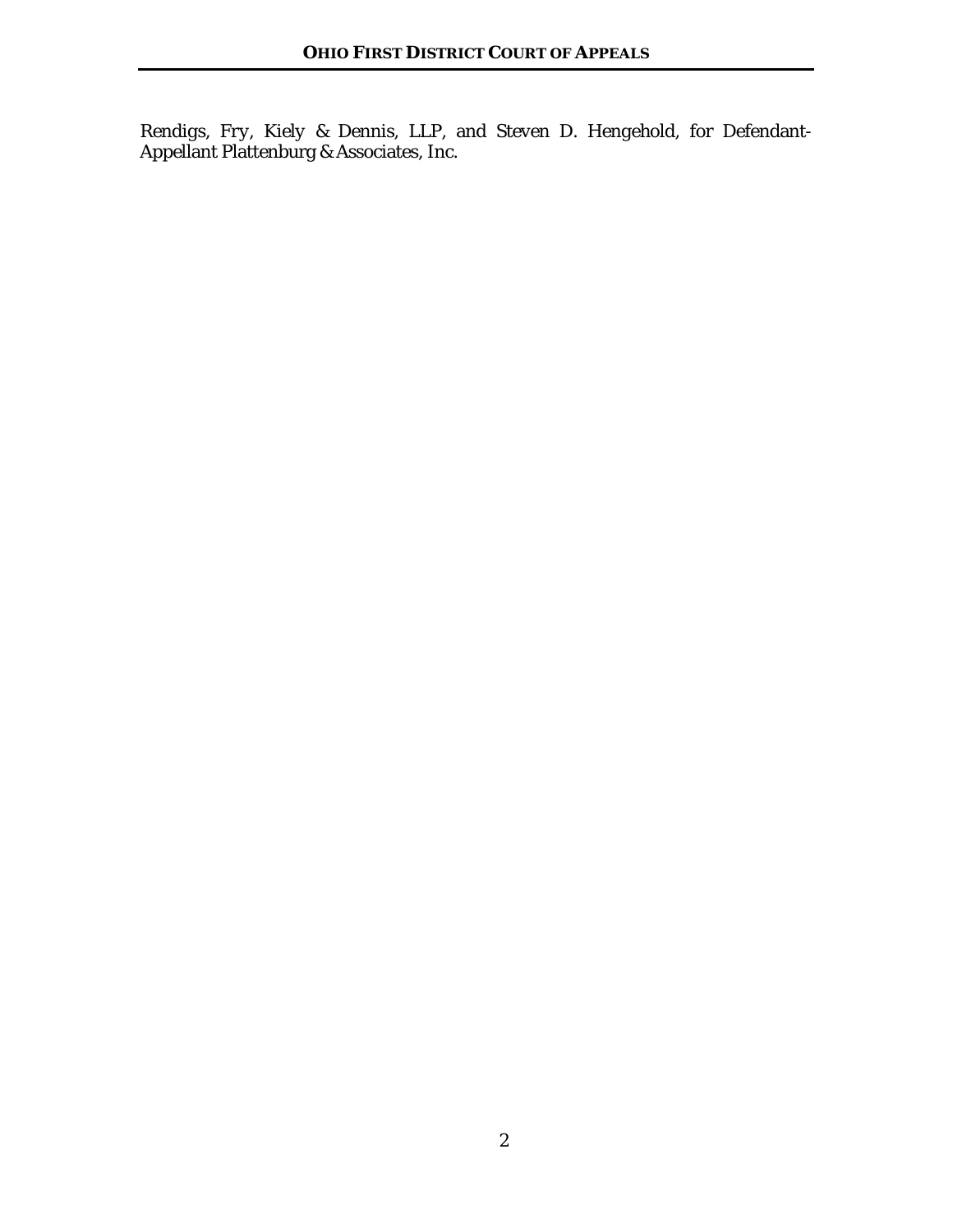### **MOCK, Presiding Judge.**

**{¶1}** Defendants-appellants Daniel J. Doran, Anastasia M. Combs and Donald P. Mowry (collectively, "the former trustees") appeal the judgment of the Hamilton County Probate Court removing them as trustees of the Robert J. Doran Trust dated March 9, 1989, as amended on March 28, 1989, ("Robert's Trust") and the Ida E. Doran Trust dated June 17, 1993, as amended on March 9, 1995, February 27, 1997, and February 8, 2000, ("Ida's Trust") and appointing an interim trustee. Defendant-appellant Plattenburg & Associates, Inc., ("Plattenburg") an accounting firm and Mowry's employer during the time Mowry served as a trustee of Robert's Trust, also appealed the probate court's judgment removing the former trustees and appointing an interim trustee of Robert's Trust and Ida's Trust (collectively, "the family trust"). After our review of the record, we are convinced that the probate court did not abuse its discretion in removing the former trustees from serving as fiduciaries of the family trust and that the former trustees were afforded due process prior to their removal. Accordingly, we affirm the probate court's judgment.

#### **Background Facts**

**{¶2}** The grantors of the family trust are Robert and Ida Doran. They had six children who are the beneficiaries of the family trust: Patrick J. Doran, John R. Doran, Anastasia Combs, Daniel J. Doran, Kathleen D. Hegenberger and Robert J. Doran, Jr. John R. Doran died in 2002, and is survived by his five children. Daniel J. Doran and Anastasia Combs are beneficiaries as well as former trustees of the family trust.

**{¶3}** In Robert's Trust, Robert directed that upon the death of the last to survive of himself or Ida, the trustees were to divide all of the remaining principal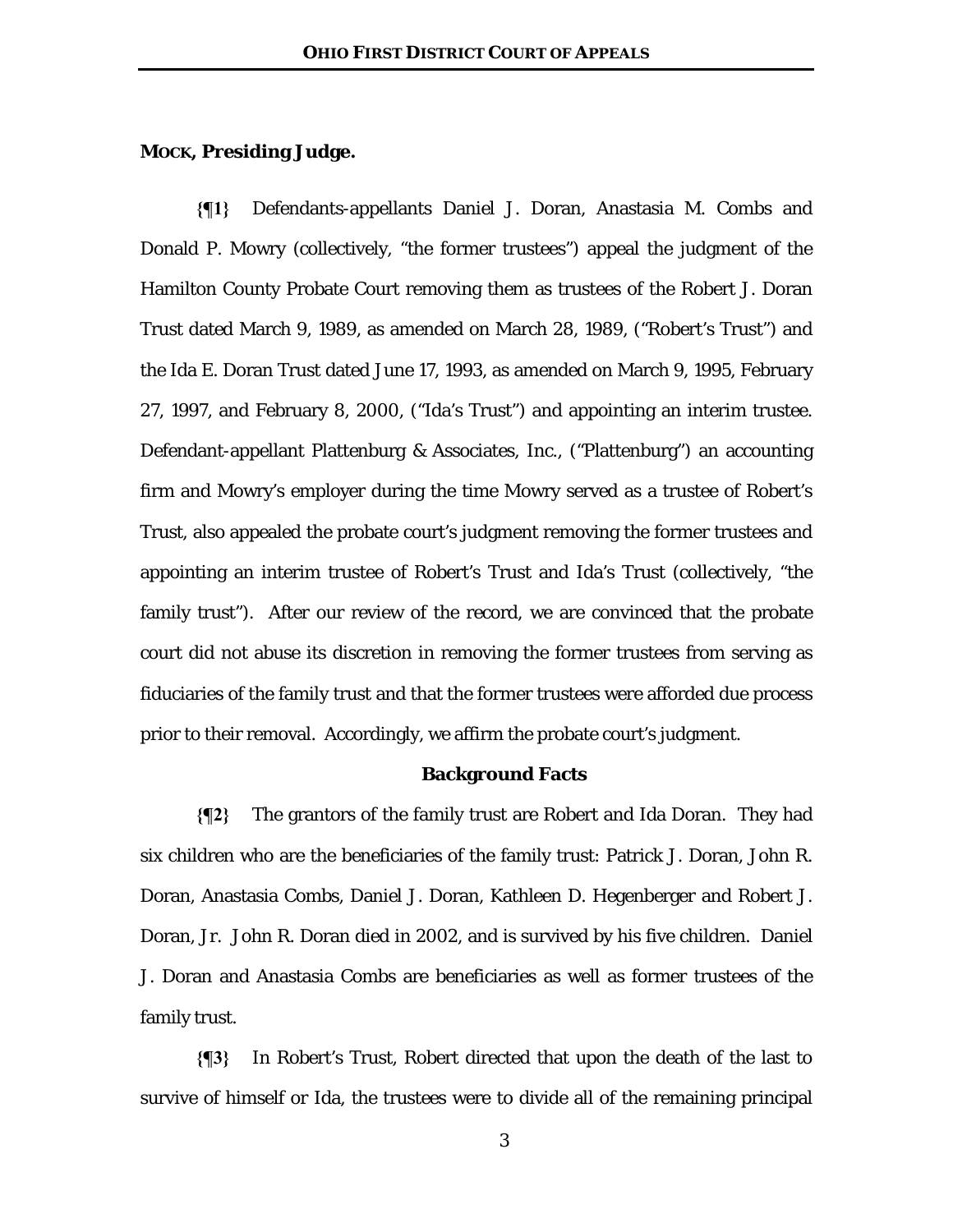and the accumulated and undistributed income into six equal shares or sub-trusts. A deceased child's share was to pass to his or her children. The trustees were to hold these six shares in trust for five years. Robert died before Ida, in November 1993.

**{¶4}** Under Ida's trust, the trustees were directed to distribute to her children, per stirpes, principal and any undistributed income after the federal and state estate taxes had been paid. Under an agreement made between the six siblings prior to John R. Doran's death, Patrick Doran and John R. Doran agreed to exit from the family business. In exchange, the remaining four beneficiaries, two of whom were trustees of the family trust, agreed, among other things, to be personally liable for the estate taxes that were due at the time of Ida's death. Ida died in May 2004.

**{¶5}** The federal estate tax closing letter for Ida's trust was issued in March 2007, and the Ohio Certificate of Determination of Final Estate Tax Liability was issued in September 2007. Although the estate taxes had not been paid in full at this time, the former trustees had negotiated with the appropriate government agencies to pay the estate taxes in installments over a period of several years. The former trustees paid the estate-tax installments from the family trust on behalf of four of the beneficiaries.

**{¶6}** In 2012, the assets from Robert's Trust and Ida's Trust were combined into the family trust. A year later, plaintiffs-appellants Patrick J. Doran and the five children of John R. Doran (collectively, "the plaintiffs-beneficiaries") sued the cotrustees of the family trust for failing to properly account for the trust assets, failing to provide requisite reports to the beneficiaries of the family trust and breaching their fiduciary duties. Ultimately, the plaintiffs-beneficiaries voluntarily dismissed this action without prejudice in March 2015.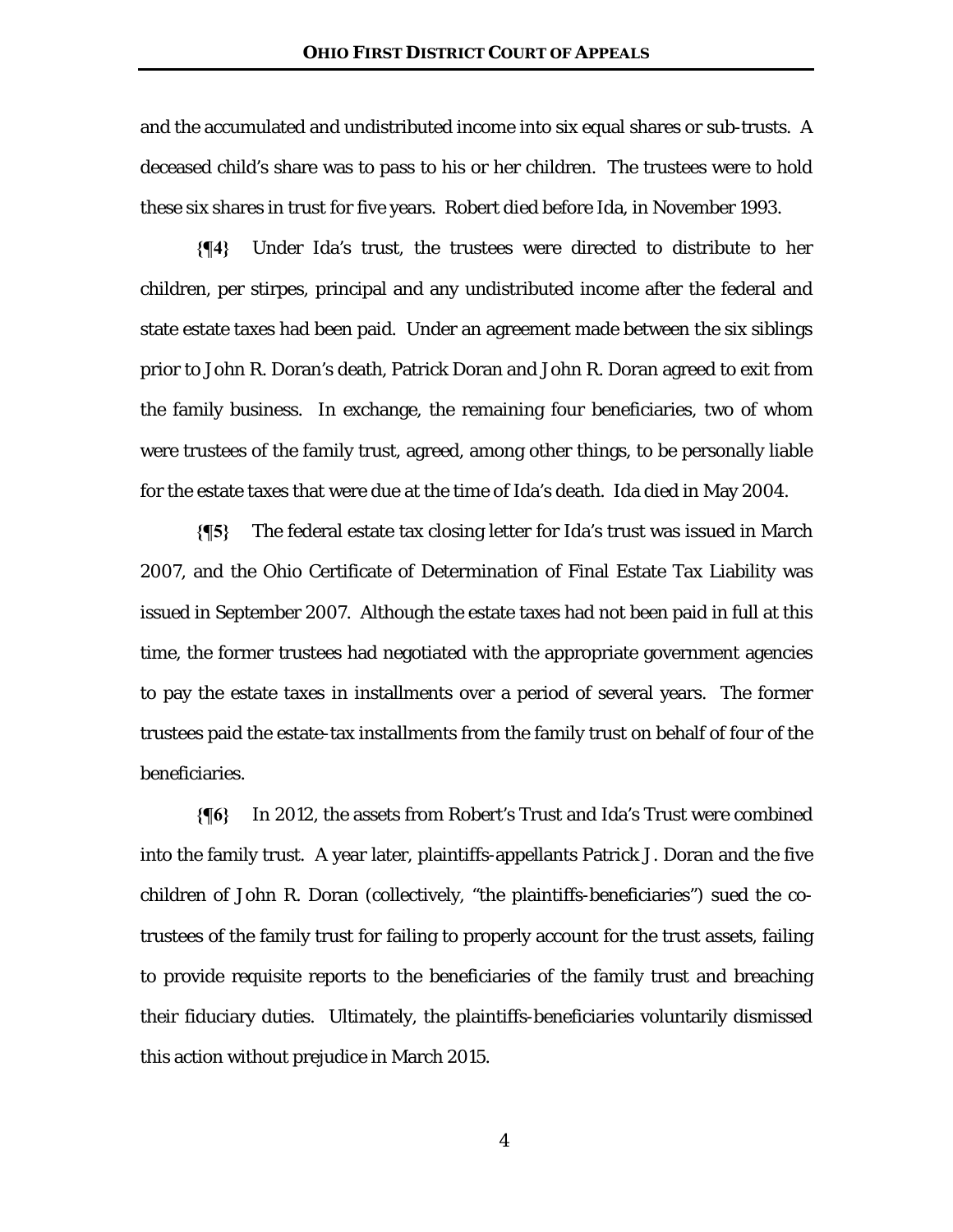**{¶7}** In March 2017, the plaintiffs-beneficiaries sued the former trustees and Plattenburg alleging a breach of trust for a variety of reasons including the (1) failure to distribute ("claim one"), (2) failure to administer the trust solely in the interests of the beneficiaries ("claim two"); (3) failure to administer the trust assets impartially and prudently ("claim 3"); and (4) failure to keep beneficiaries reasonably informed ("claim four"). The probate magistrate appointed a special fiduciary to "review the administration of the [family trust]" and file a report with the court. The special fiduciary's report stated in part:

The trust records do not show any written correspondence from the trustees to the beneficiaries regarding the trusts, until correspondence between counsel for the [former trustees] and counsel for some of the beneficiaries in 2012. There were no annual reports or letters with narrative descriptions of trust activity. None of the records I reviewed included any written record of the balance sheets, annual reconciliations, or receipt and disbursement listings being provided to the beneficiaries by the trustees.

The special fiduciary also included in his report that the family trust was to be divided into six shares or sub-trusts after Ida's death but this was not done. Additionally, the special fiduciary noted that the trust ledgers did not reference apportionment of estate-tax liability until September 2012, and up until that time estate-tax payments made from the family trust were simply identified as "expenditures."

5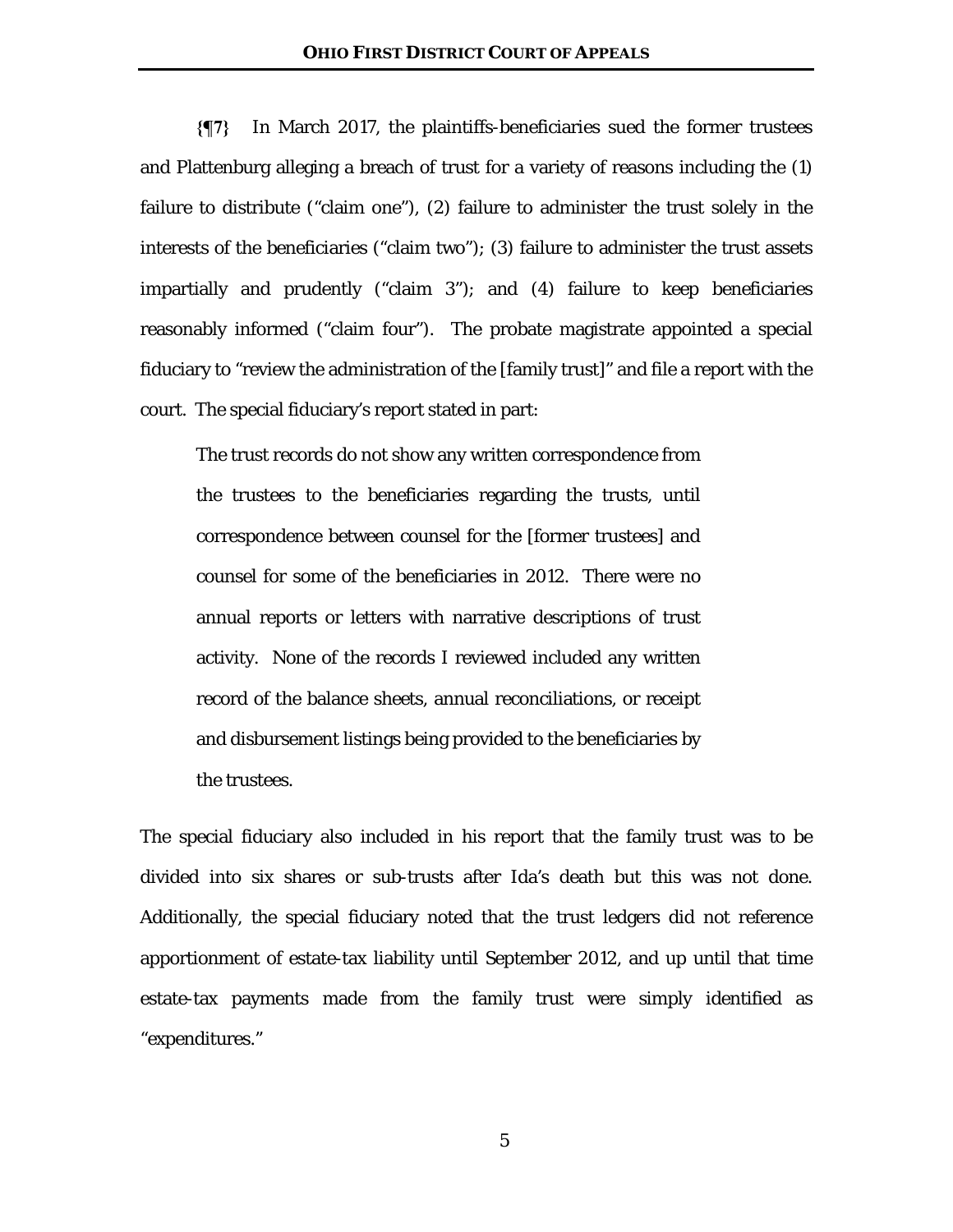**{¶8}** The parties agree that the estate-tax payments made from the family trust on behalf of the four beneficiaries liable for those payments were advancements against their shares of the family trust. The plaintiffs-beneficiaries contend that since they did not receive a distribution from the trust at the same time that the other beneficiaries did, i.e., each time estate-tax payments were paid from the family trust, then interest is due to the plaintiffs-beneficiaries on that amount from the time that the distribution should have been made. The former trustees disagree.

**{¶9}** Eventually, the former trustees and Plattenburg moved for summary judgment, arguing that the claims were barred by the applicable statute of limitations, and that the plaintiffs-beneficiaries had not submitted any suitable evidence to demonstrate a genuine issue of material fact. The magistrate issued a decision, finding that the statute of limitations barred claims one, three and four, but that there were genuine issues of material fact regarding claim two. In discussing claim two—whether the former trustees had failed to administer the trust solely in the interests of the beneficiaries—the magistrate found that the former trustees had been obligated to terminate Ida's Trust on October 9, 2007, and Robert's Trust on May 20, 2009, but did not do so, and instead, continued to administer both trusts well after the established termination dates. The magistrate also concluded that the exculpation clause in the family trust did not apply to protect the former trustees from their decision to enter into a lease in 2013 for the rental of a trust asset because "[t]he facts which have been proffered to the court in the pleadings, affidavits and Special Fiduciary Report are sufficient to establish that the [former trustees] have acted with reckless indifference to the beneficiaries of the trust." However, whether this "reckless indifference" caused the harm to the plaintiffs-beneficiaries as alleged in claim two was a genuine issue of material fact.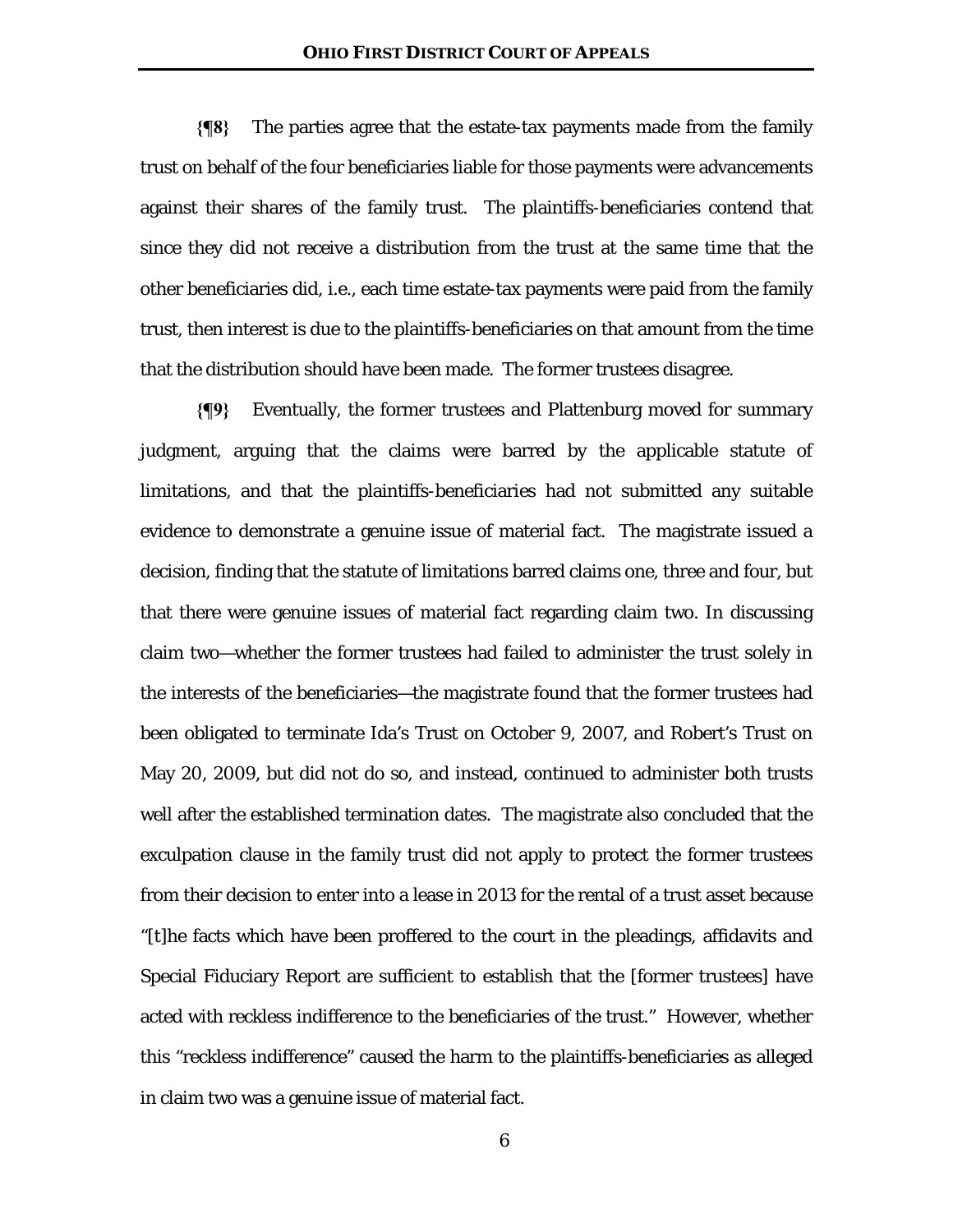**{¶10}** The plaintiffs-beneficiaries moved to "set aside the portion of magistrate's order granting defendants' \* \* \* motion for summary judgment[;]" specifically, the decision that some of the claims were barred by the statute of limitations. Following a hearing on the matter, the probate court granted the plaintiffs-beneficiaries' motion and denied the motions for summary judgment filed by Plattenburg and the former trustees, allowing all claims to proceed to trial.

**{¶11}** At that hearing, which occurred in September 2018, the probate court discussed its broad equitable powers and warned that although it did not want to appoint interim trustees, it would do so if the court deemed it necessary in order to be fair to all the parties. The probate judge then informed the parties that he would be presiding over the case to its conclusion.

**{¶12}** At the status conference in October 2018, the probate court discussed appointing a "new trustee" to supervise the former trustees in the distribution of the remaining trust assets, but the probate judge indicated that he would delay appointing a new trustee for "30 or so" days in order to keep costs down for the beneficiaries of the trust.

**{¶13}** At the next status conference in December 2018, the plaintiffsbeneficiaries were concerned about the upcoming scheduled sale of a trust asset. The plaintiffs-beneficiaries wanted a special fiduciary appointed to help with the disbursement of the proceeds from the sale. The final estate-tax installment was to be paid from the proceeds of this sale, which meant that the four beneficiaries who were personally liable for that payment would be receiving yet another advance on their share of the family trust. The plaintiffs-beneficiaries were concerned that there would not be enough assets or cash remaining in the family trust to distribute to the plaintiffs-beneficiaries their shares of the trust and the interest that they argued was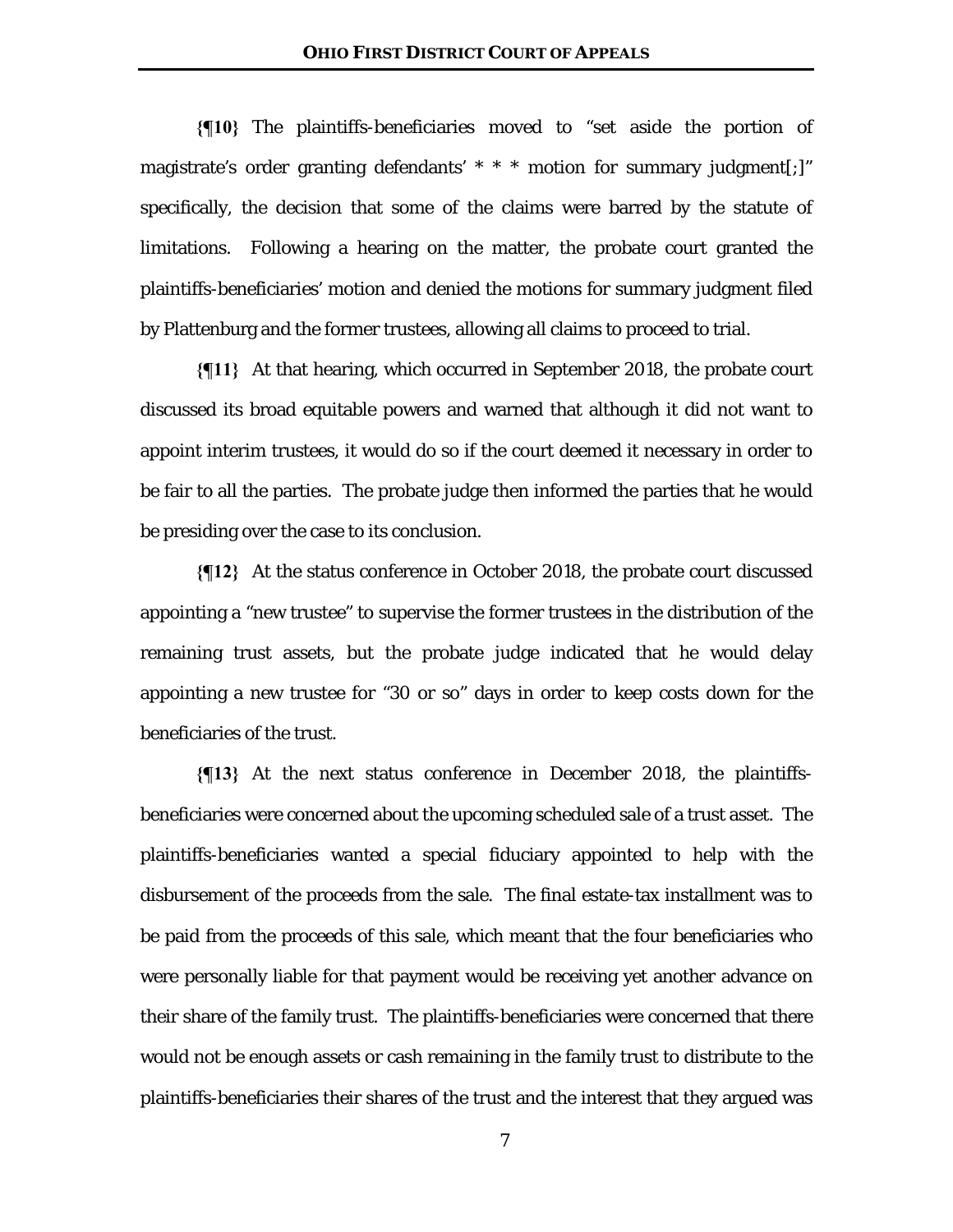due to them because of the former trustees choosing to make non pro-rata distributions from the family trust over the years. When the probate court asked the former trustees how much cash was remaining in the trust, they said that they did not have that information. At this point, the probate court, sua sponte, removed the former trustees from their fiduciary positions of the family trust and appointed an interim trustee. However, the probate court did not immediately journalize a judgment entry removing the former trustees from their positions because the court was trying to facilitate the sale of a trust asset and was not sure if there was time to appoint a new trustee prior to the already-scheduled closing.

**{¶14}** In January 2019, after the sale was completed and the last estate-tax installment had been paid, the former trustees moved to distribute the remainder of the trust and sought fees for their services as trustees, among other things. The plaintiffs-beneficiaries objected, asking the court to move forward with the removal of the former trustees from their positions. At the status conference held on April 9, 2019, the parties argued over whether the trustees should be removed. The plaintiffs-beneficiaries argued that the former trustees had not administered the trust effectively, i.e., they should have distributed the trust ten years earlier, and the former trustees had failed to act impartially by failing to make pro-rata distributions and then refusing to pay interest to the plaintiffs-beneficiaries for use of trust assets to pay estate taxes that only four beneficiaries were required to pay. The former trustees argued that they should not be removed because the plaintiffs-beneficiaries had not proved that the former trustees had breached any of their fiduciary duties in the administration of the family trust and that they deserved their day in court to defend themselves against the plaintiffs-beneficiaries' accusations.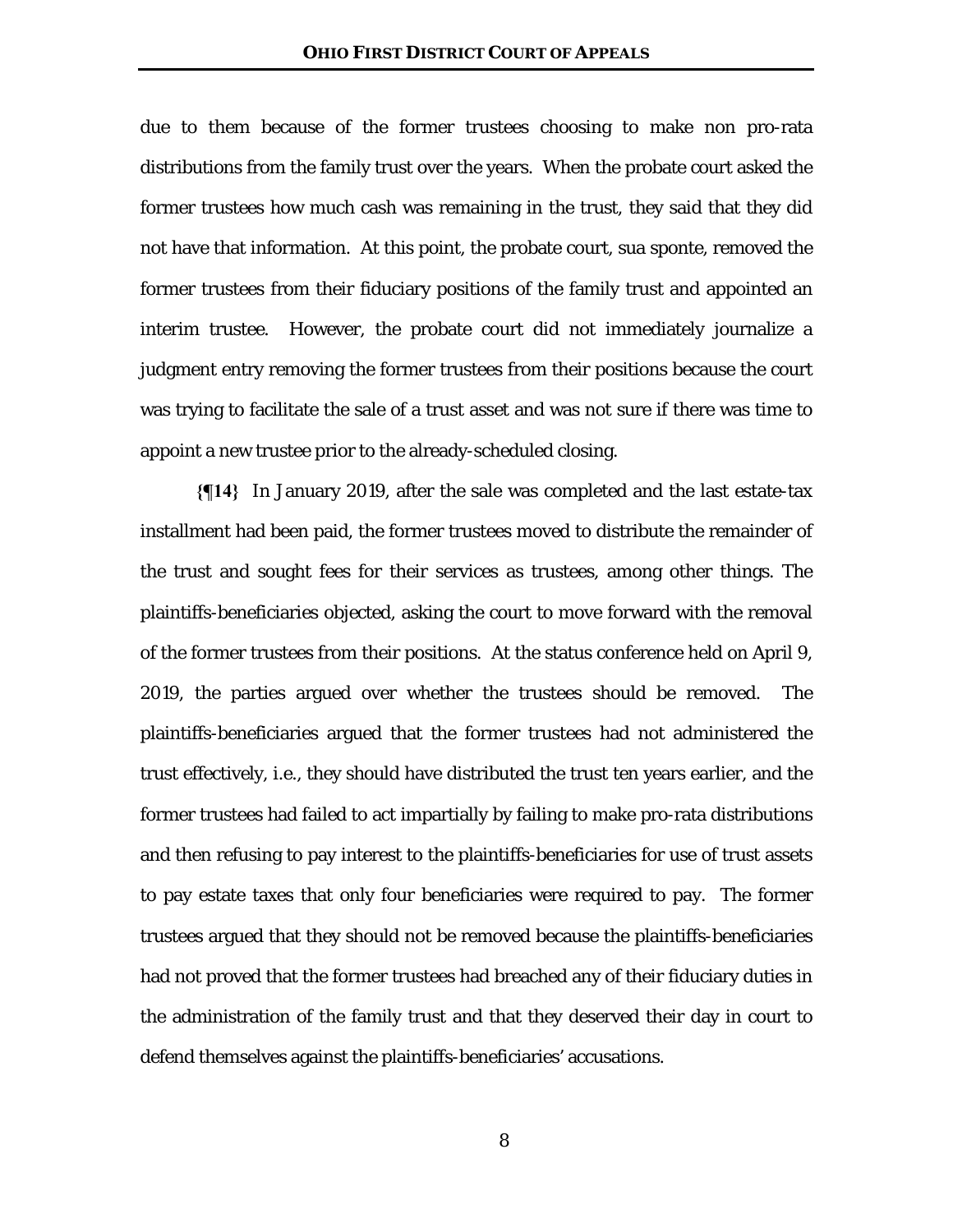**{¶15}** Following these arguments, the probate court removed the former trustees from their positions over the family trust "based on what [the court] know[s] about this case" and appointed an interim trustee. The probate judge also froze the assets in the family trust and stated, "But I understand both sides don't trust either side, so that happens all the time in lawsuits. But it is kind of weird that in a trust one side has controlled the trust for a long period of time with a lot of bumps in the road \* \* \* I agree with the [former trustees] that there should be some type of trial whether it's through stipulations or testimony."

**{¶16}** The former trustees and Plattenberg now appeal the probate court's judgment essentially asserting the same assignments of error: that the trial court abused its discretion in removing the former trustees from their positions over the family trust (1) without notice or an evidentiary hearing and (2) where the record lacked evidence to support their removal. We consider these assignments of error together for purposes of this decision.

### **Removal of Trustees**

**{¶17}** Under R.C. 5807.06(A), a probate court may remove a trustee on its own initiative if: (1) the trustee has committed a serious breach of trust; (2) there is a lack of cooperation among trustees that substantially impairs the administration of the trust; or  $(3)$  "[b]ecause of \* \* \* persistent failure of the trustee to administer the trust effectively, the court determines that removal of the trustee best serves the interests of the beneficiaries." R.C. 5807.06(B)(1), (2) and (3). The decision whether to remove a trustee lies within the sound discretion of the probate court, and an appellate court will not reverse that decision absent a showing of a clear abuse of that discretion. *Ulinski v. Byers*, 9th Dist. Summit No. 27267, 2015-Ohio-282, ¶ 14.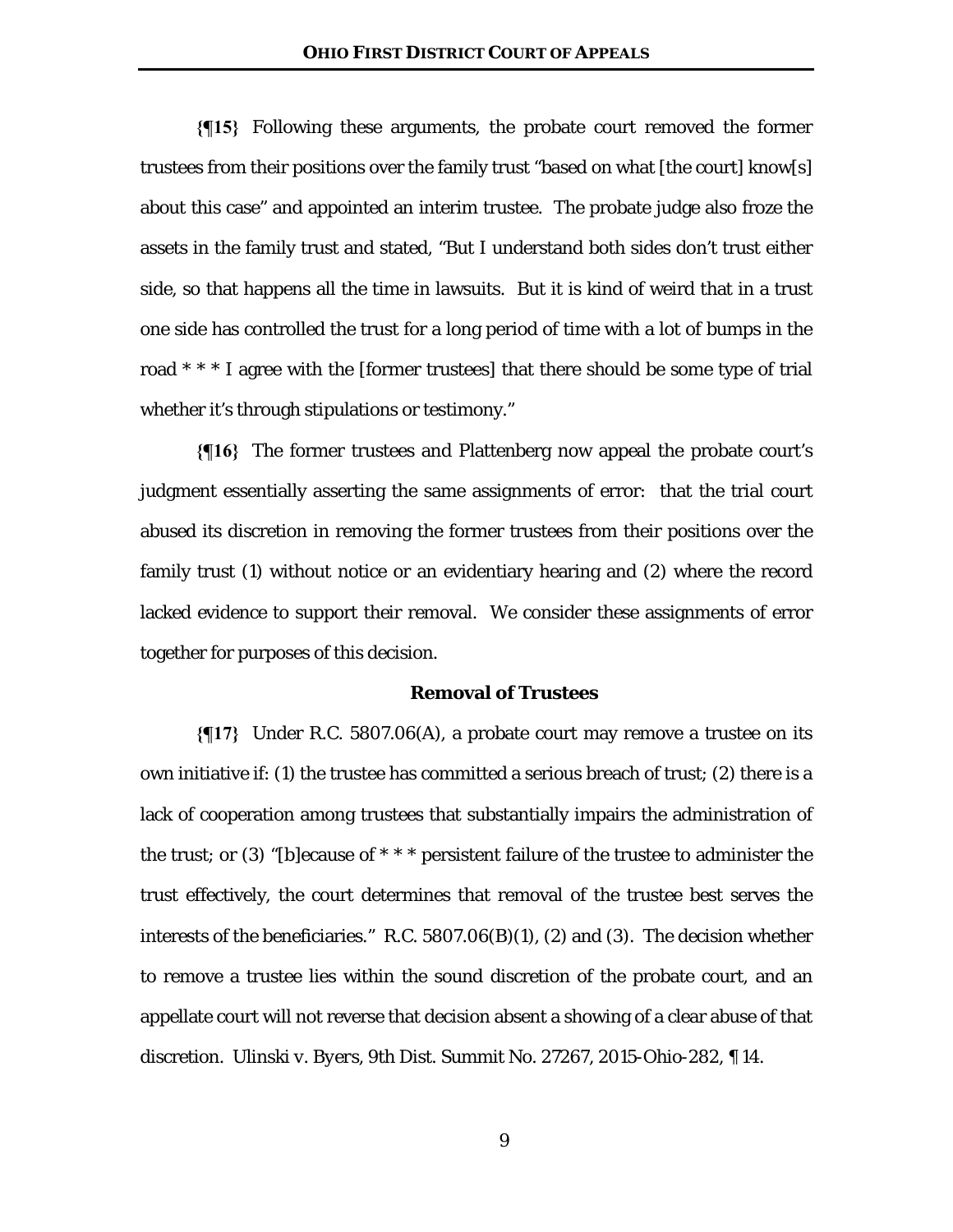**{¶18}** Although the probate court did not indicate on which prong of R.C. 5807.06(B) it relied to remove the former trustees, it is clear from the record the court did not remove the trustees because they were uncooperative with each other. While it would have been better for the court to articulate its reasons for removal, it is not necessary. Based on the probate judge's statements at the time the former trustees were removed, we conclude that the probate court removed the former trustees because of their persistent failure to administer the trust effectively, and their removal was in the best interest of the beneficiaries. First, the probate judge indicated that he agreed with the former trustees that a trial was necessary to determine whether they had breached the trust. Thus, the court would not have removed the trustees because it had determined they had committed a serious breach of the trust. Second, the probate judge indicated that it was strange that one party to the lawsuit had controlled the trust for a long time "with so many bumps in the road." This statement best fits with the notion that there had been issues along the way with the administration of the trust that did not necessarily serve the best interests of all the beneficiaries. Accordingly, we now review the record to determine if the probate court abused its discretion in removing the trustees under R.C. 5807.06(B)(3)—because the trustees had persistently failed to administer the trust effectively, the removal of the trustees best serves the interests of the beneficiaries.

## **Evidentiary Basis**

**{¶19}** After reviewing the record, we hold that the probate court did not abuse its discretion in removing the former trustees under R.C. 5807.06(B)(3). First,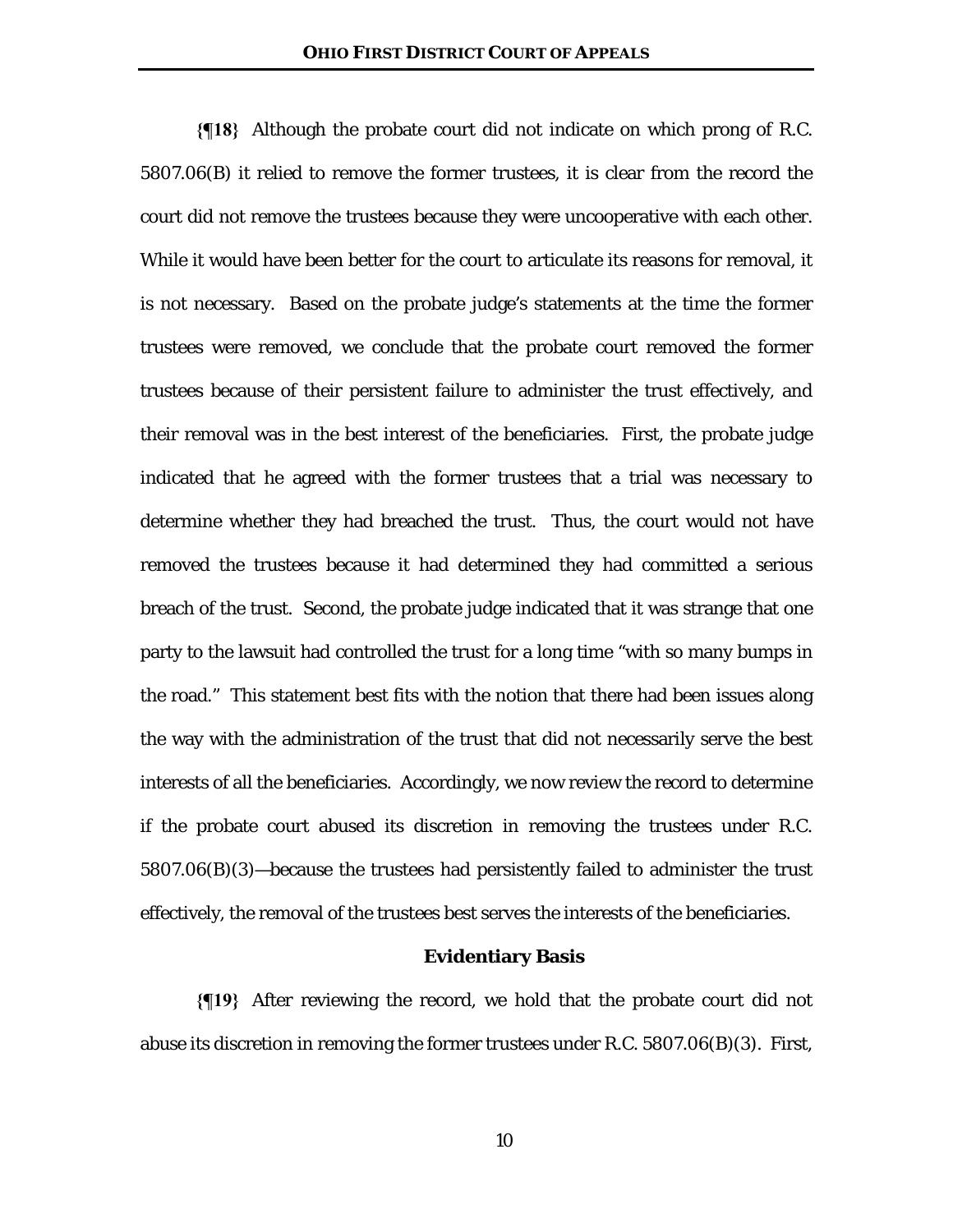the probate court had before it the magistrate's finding<sup>1</sup> that the former trustees had been required to terminate the family trust at the latest by May 20, 2009, but had not done so. Ten years later, the former trustees were still administering the trust and as of 2013, still entering into lease agreements with respect to trust assets. Interestingly, the former trustees, two of whom were liable for Ida's estate taxes, did not move to terminate and distribute the trust assets until the estate taxes had been paid in full. Given the circumstances in this case, failing to distribute the family trust to the beneficiaries at the required time supports the determination that it would be in the best interests of the beneficiaries to remove the former trustees.

**{¶20}** Second, the court had before it the special fiduciary's report indicating that although the former trustees had been administering the family trust since Ida's death in 2004, there had been no written communication to the beneficiaries about the administration of the trust until 2012 when the plaintiffs-beneficiaries had hired counsel to help them obtain that information. The plaintiffs-beneficiaries had submitted affidavits to the court indicating that they had not been provided with information from the former trustees as to how the initial proposed distribution dated April 14, 2014, was calculated. Finally, in 2018, the plaintiffs-beneficiaries had to again request information from the former trustees as to the amount of cash and assets remaining in the trust, which the former trustees did not provide until

<sup>&</sup>lt;sup>1</sup> The former trustees contend that the probate court cannot rely on the magistrate's findings because the probate court "threw out" the magistrate's decision. That is not reflected in the record. The record before us demonstrates that the plaintiffs-beneficiaries objected to a portion of the magistrate's decision, and the probate court granted those objections and overruled that portion of the magistrate's decision. The former trustees did not timely object to any of the magistrate's findings, and may not contest them now. *See Galloway v. Khan*, 10th Dist. Franklin No. 06AP-140, 2006-Ohio-6637, ¶ 14. The probate court did not "throw out" the magistrate's decision; it simply said it was not going to remand the matter to the magistrate and, instead, chose to preside over the case going forward.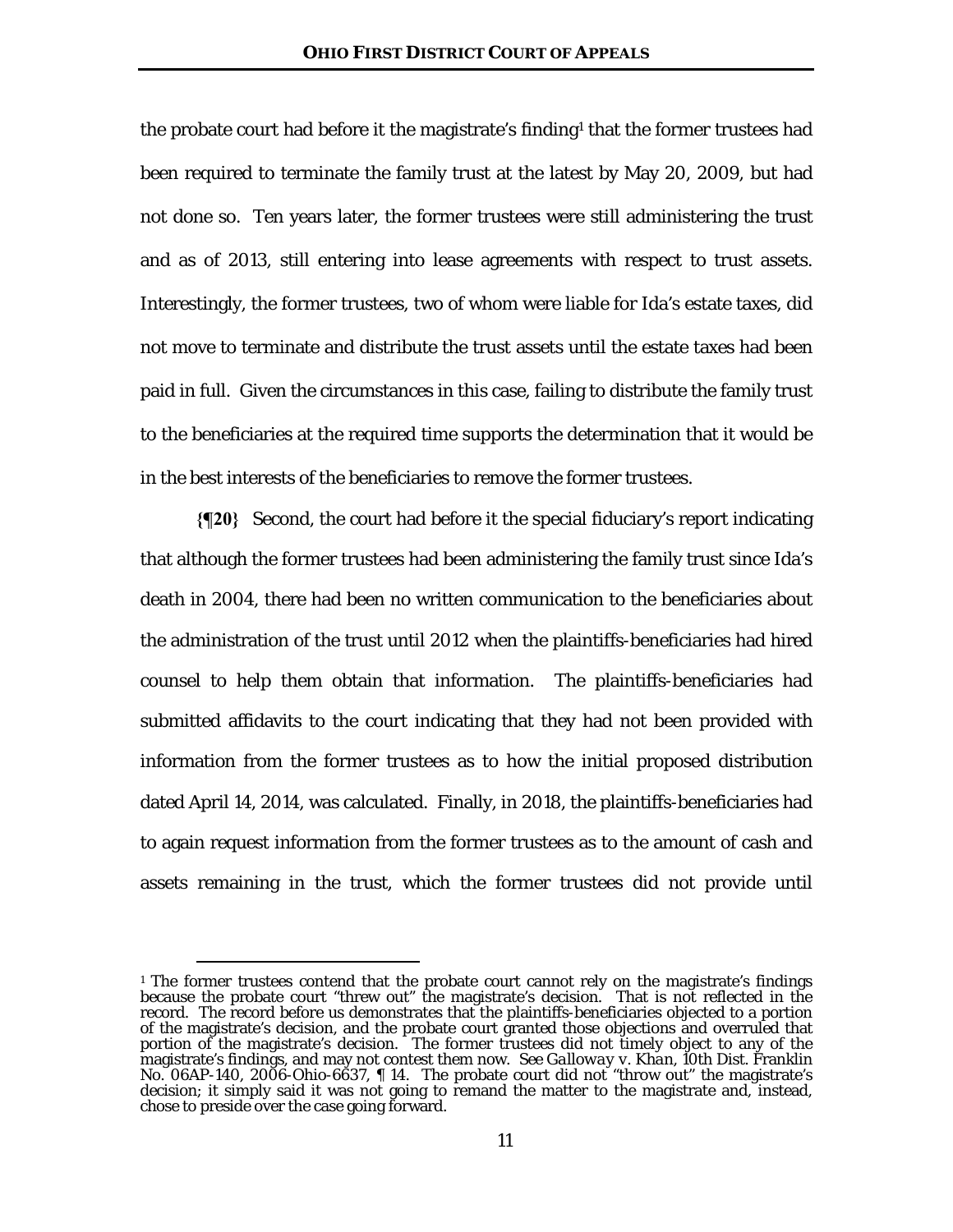required to do so by the probate court. Given that a fundamental duty of a trustee, *see* R.C. 5807.13, is to keep beneficiaries informed as to the administration of the trust, the former trustees lackluster effort to do so was sufficient to justify their removal as trustees.

**{¶21}** Based on the foregoing, we hold that the probate court did not abuse its discretion in removing the former trustees from their positions.

#### **Due Process**

**{¶22}** The former trustees argue that they did not have notice that the probate court was going to order their removal in April 2019. That argument is disingenuous. The probate court repeatedly warned the parties that new trustees would be appointed if that were necessary to be fair to all parties. Further, although the trial court sua sponte removed the trustees in December 2018, it did not journalize that entry until several months later. Given that the probate court had said it was going to remove the former trustees from their position in December 2018, and given that the plaintiffs-beneficiaries asked the trial court to proceed with the removal of the former trustees in February 2019, we cannot say that the former trustees were not on notice that their removal would be an issue at the April 2019 status conference.

**{¶23}** The former trustees also contend that they were entitled to a hearing before they were removed from their position. R.C. 5807.06(A), on its face, does not require a hearing, notice or even "findings" by the court prior to removing a trustee from his or her duty. "Even so, due process may require a hearing prior to the removal of a fiduciary. \* \* \* The requirement of a 'hearing' may be \* \* \* had simply of the papers filed." *Ulinski*, 9th Dist. Summit No. 27267, 2015-Ohio-282, at ¶ 16-18.